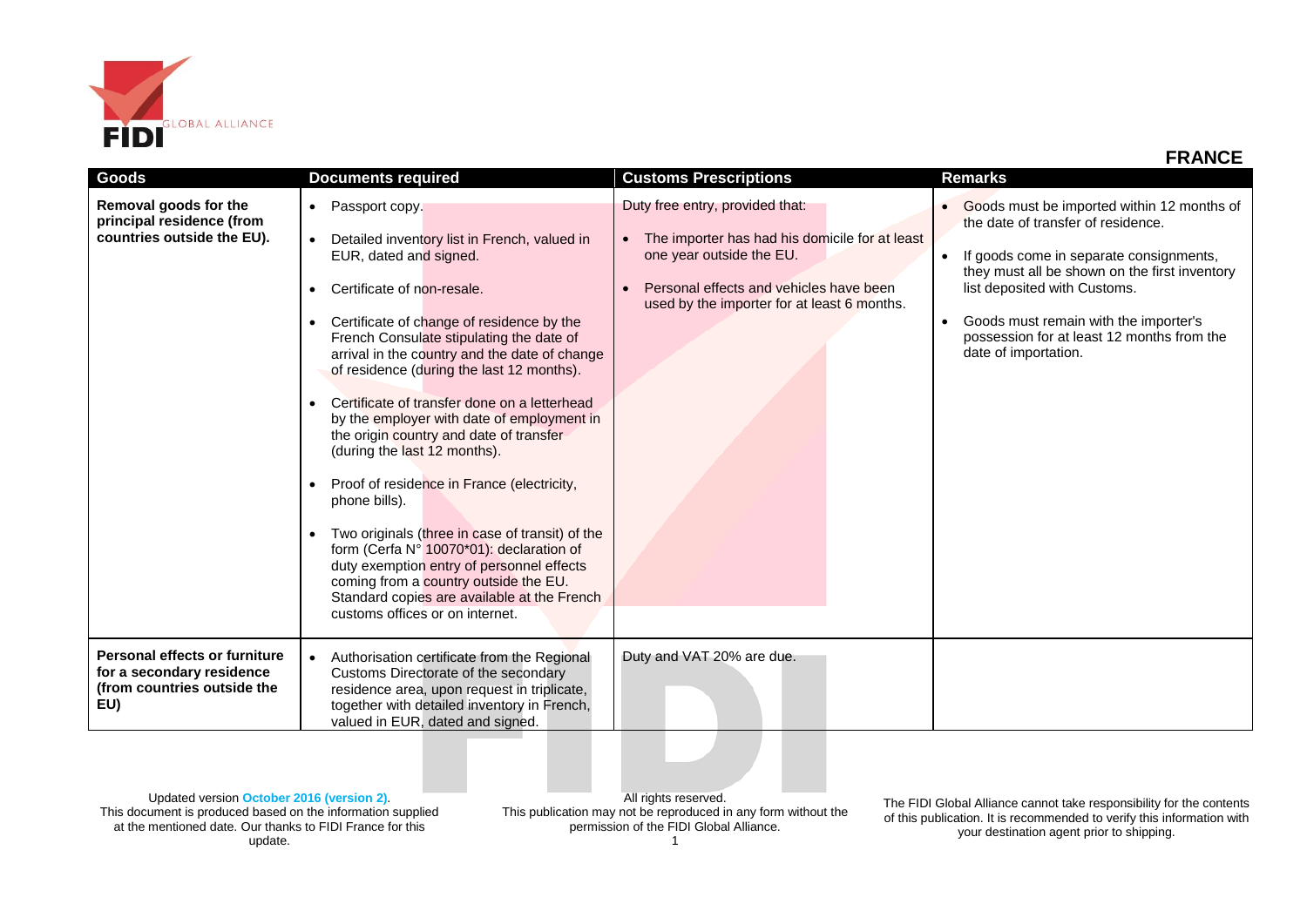

| Goods                                | <b>Documents required</b>                                                                                                                                                                                                                                                                                                                                                                           | <b>Customs Prescriptions</b>                                                                                                                                                                                             | <b>Remarks</b>                                                                                                                                                                                                    |
|--------------------------------------|-----------------------------------------------------------------------------------------------------------------------------------------------------------------------------------------------------------------------------------------------------------------------------------------------------------------------------------------------------------------------------------------------------|--------------------------------------------------------------------------------------------------------------------------------------------------------------------------------------------------------------------------|-------------------------------------------------------------------------------------------------------------------------------------------------------------------------------------------------------------------|
|                                      | Evidence of ownership or renting.<br>$\bullet$<br>Evidence of the normal residence abroad.<br>$\bullet$<br>Bill of transport and insurance of the<br>$\bullet$<br>removal goods.                                                                                                                                                                                                                    |                                                                                                                                                                                                                          |                                                                                                                                                                                                                   |
| Wedding trousseaux, and<br>presents. | Marriage certificate (or family record book).<br>$\bullet$<br>A copy of the form (Cerfa N° 10070*01).<br>$\bullet$<br>Detailed valued inventory in duplicate,<br>$\bullet$<br>which must be dated and signed.                                                                                                                                                                                       | Duty free entry for:<br>Trousseaux and household effects including<br>new items.<br>Presents received by the person transferring<br>residency:<br>Customs duty free for items with a unit<br>value less than 1000 euros. | The required documents for the duty free<br>$\bullet$<br>entry must be remitted within 2 months<br>before and 4 months after the date of the<br>marriage.<br>Deposit of a guarantee may be required.<br>$\bullet$ |
| Inheritance.                         | Certificate from an official authority or a<br>$\bullet$<br>notary stating that the imported goods are<br>obtained by inheritance and giving the<br>inventory.<br>Detailed and valued inventory in duplicate,<br>$\bullet$<br>which must be dated and signed.<br>Documents showing that the importer has<br>$\bullet$<br>his residence in France.<br>A non-resale form signed by the importer.<br>٠ | Duty free entry for inheritance goods.                                                                                                                                                                                   | The goods must be imported within two years of<br>becoming the possession of the importer                                                                                                                         |

Updated version **October 2016 (version 2)**. This document is produced based on the information supplied at the mentioned date. Our thanks to FIDI France for this update.

All rights reserved. This publication may not be reproduced in any form without the permission of the FIDI Global Alliance.

The FIDI Global Alliance cannot take responsibility for the contents of this publication. It is recommended to verify this information with your destination agent prior to shipping.

**FRANCE**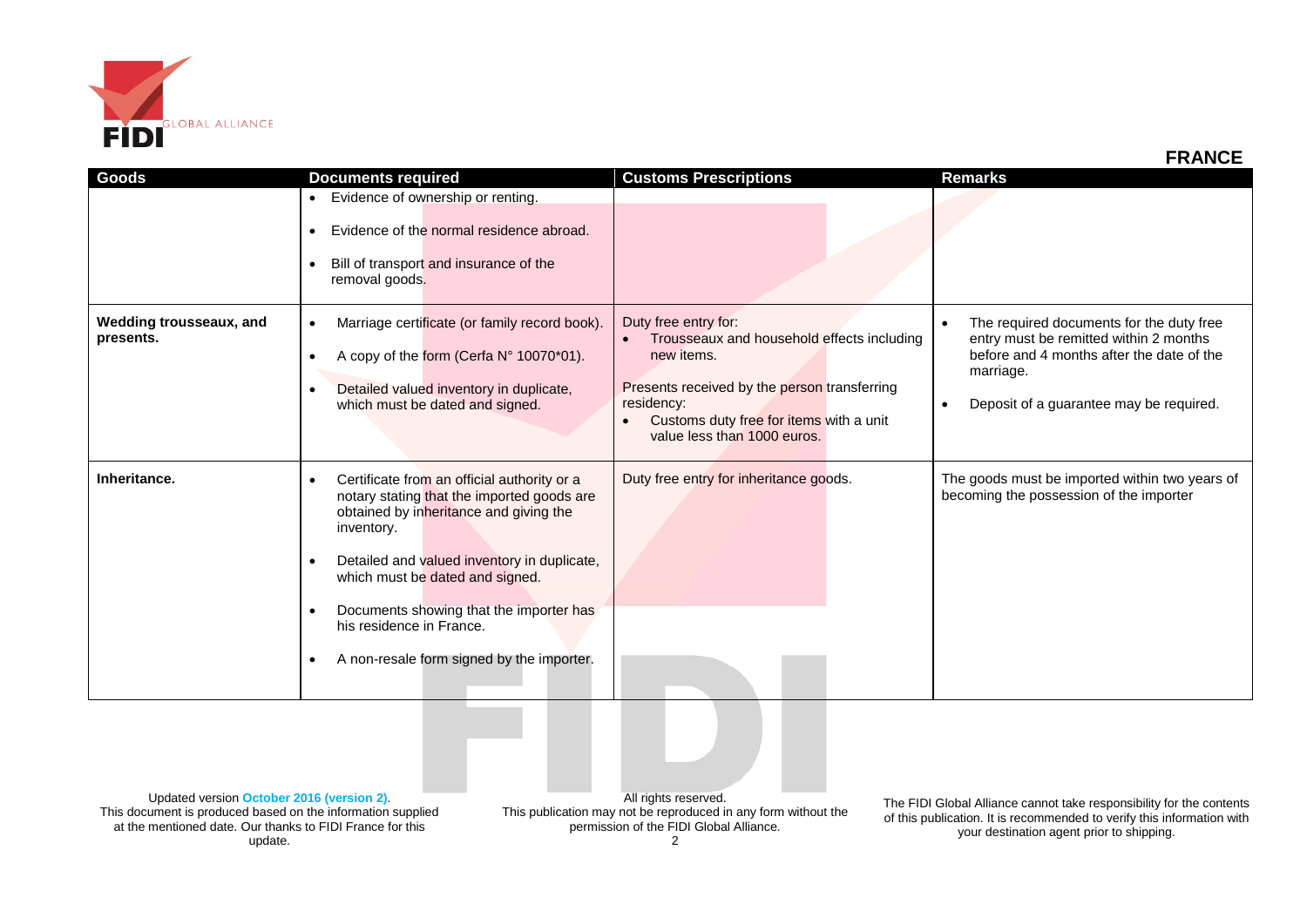

## **FRANCE**

| Goods                                    | <b>Documents required</b>                                                                                                                                                                                          | <b>Customs Prescriptions</b>                                                                                                                                                                                                                                     | <b>Remarks</b>                                                                                                                                                                     |
|------------------------------------------|--------------------------------------------------------------------------------------------------------------------------------------------------------------------------------------------------------------------|------------------------------------------------------------------------------------------------------------------------------------------------------------------------------------------------------------------------------------------------------------------|------------------------------------------------------------------------------------------------------------------------------------------------------------------------------------|
| <b>Motor cars</b>                        | In addition to the documents mentioned in<br>"Removal goods":<br>Original certificate of title at shipper's name<br>$\bullet$<br>(no leasing is authorised).<br>Copy of the vehicle purchase invoice.<br>$\bullet$ | Duty free entry as per "removal goods for the<br>principal residence".                                                                                                                                                                                           | Both additional documents should be issued at<br>least 6 months before the ETD of the vehicles<br>and the shipper must have lived for at least 12<br>months in the origin country. |
| Raw materials semi-finished<br>products. |                                                                                                                                                                                                                    | Subject to payment of duties.                                                                                                                                                                                                                                    |                                                                                                                                                                                    |
| <b>Tobacco &amp; related products</b>    |                                                                                                                                                                                                                    | Subject to payment of duties.                                                                                                                                                                                                                                    |                                                                                                                                                                                    |
| <b>Alcohol</b>                           |                                                                                                                                                                                                                    | Subject to payment of duties.<br>$\bullet$<br>In regards to importation of alcohol,<br>$\bullet$<br>diplomats are considered as 'private<br>persons' and consequently subject to the<br>same rules. Importation of alcohol is<br>consequently subject to duties. |                                                                                                                                                                                    |
| <b>Important cellar provisions</b>       |                                                                                                                                                                                                                    | Subject to payment of duties.                                                                                                                                                                                                                                    |                                                                                                                                                                                    |
| Medicine, narcotics.                     | Authorisation from the Ministry of Health<br>(Direction de la Pharmacie et du Médicament,<br>1, Place Fontenoy, 75700-Paris).                                                                                      |                                                                                                                                                                                                                                                                  |                                                                                                                                                                                    |

Updated version **October 2016 (version 2)**. This document is produced based on the information supplied at the mentioned date. Our thanks to FIDI France for this update.

All rights reserved. This publication may not be reproduced in any form without the permission of the FIDI Global Alliance.

The FIDI Global Alliance cannot take responsibility for the contents of this publication. It is recommended to verify this information with your destination agent prior to shipping.